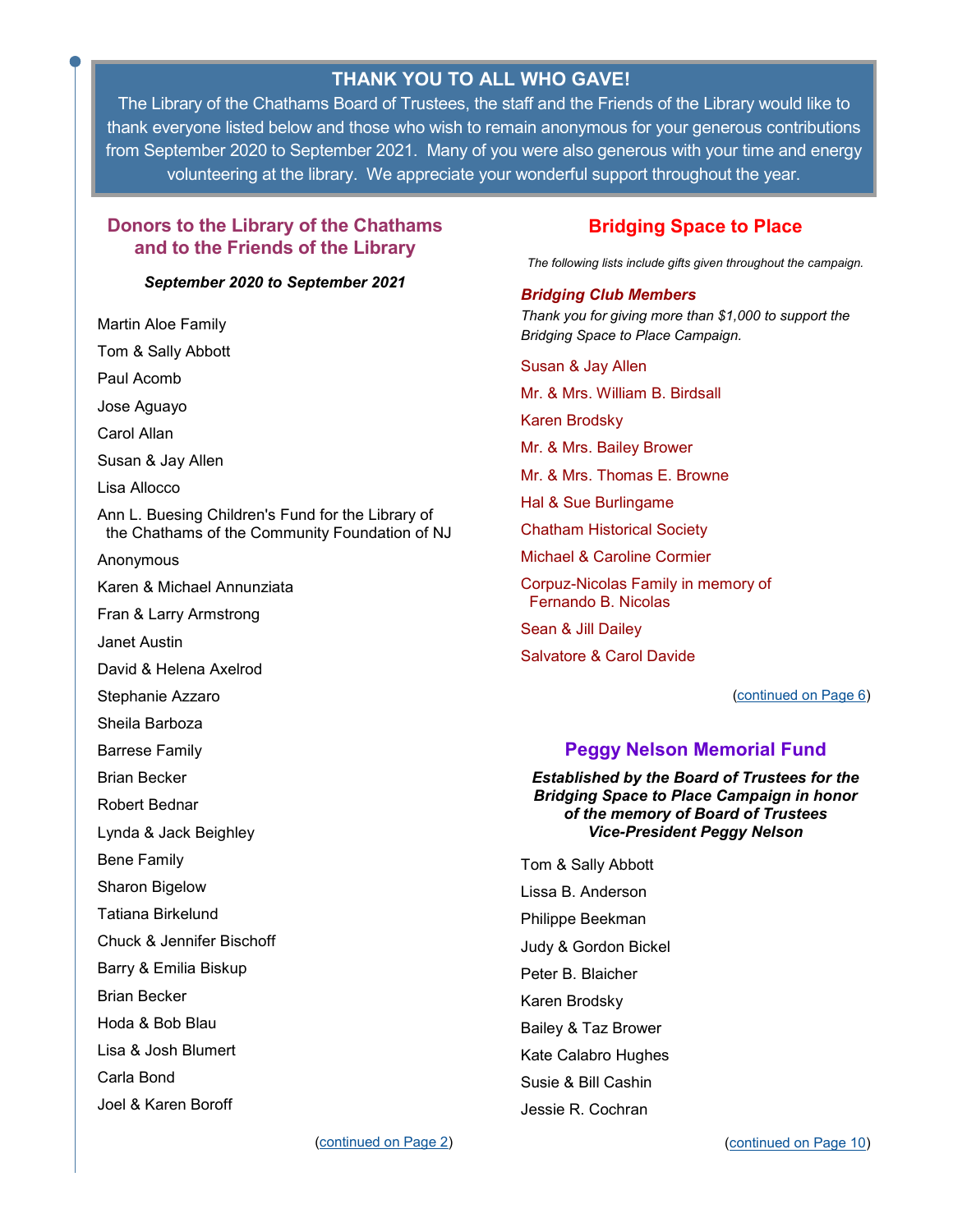### <span id="page-1-0"></span>*General Donors (continued)*

Karen & Joel Boroff in memory of Jerry Cosgrove Maria A. Bosco Albert Bozzo Libby & Michael Brady Alison Brash Betty Braunschweiger Bressler Family Karen Brodsky Adrian & Jeanne Buckley Kathleen Buckley Joseph Buga Jeffrey Burian Hal & Sue Burlingame Jodi Burns John & Lois Burns William W. Burress Roy & Barbara Butta Cheryl & Robert Campbell Nan Canfield Donald Cardinal Lisa & Bob Carey Timothy & Tricia Carey Teedee & Steve Carroll John & Seaneen Carton Marcia Dixon Casais Chan Family Paul & Mickie Chaput Alexander Chatterjee Binu Chaudhuri Haimonti Chaudhuri Chaykin Family John & Barbara Chiesa Roberto Chorny Chrusciel Family Madison Chu Michael & Karen Chupka, Jr. Thomas Cincotta Diana Clark

Jim & Rozella Clyde Samuel Cochran Rob & Anita Colleran Xiangtong Cong Jack & Diane Conlan Anne Conover William B. Conroy Robert & Carrie Conte Rosemary Cooke Martha & Kenneth Corson Constantine & Stella Coutras William H. Craig Crandall Family Doris & Richard Crater Cronheim Management James & Jane Cronin Dahl & Zartarian Family Sean & Jill Dailey Anna Danik Diane & Ronald Darnowski Steven & Anne Davenport Kenneth & Suzanne David Salvatore Davide Mr.& Mrs. Davis Deaton Family Laurie Debiasse Sandy & Nick DeCristofaro Patricia Deerin Dees Family Cassio Campello DeMendezes Alison Demyanovich Jacqueline Denk Leslie Scullion Devine Victor DeVito George & Claire DiBari Ilyse & Christopher DiMarco Andrew & Carole Dinnhaupt Doherty Family Nancy Donhauser Judith & Charles Dooley

Tara & John Dorazio Norah Dowd Jack & Fran Drew Amy & Daniel Dziemian Samantha & Kurt Ekert Lyndon Eng Joyce Engelbert Ken & Joan Eule John & Cathie Eyre Debbie & Dave Fabian Lorraine Feeney Joseph Finazzo Edward & Mary Fitzpatrick Flood Family Celeste Fondaco Diana Forand-Pike Fortune Fish LLC Patty & Tom Fox Franz Family Frank & Lorraine Freiler Frank & Marlene Frenda Gregory Frenzel & Regina Degnan Friends of the Library Anne Fullarton Bill Fuller Dana Gambro John & Helen Gardner Elizabeth Gaschler David & Nancy Gates Joan Gaydos John & Barbara Geary John & Sue Geddes Natalie J. Gibbons Miles Gilmore Girl Scout Troop 1203 Ronald A. Glover Peggy Goeckel Amy Gole Elizabeth Gordon Gordon & Marilyn Granger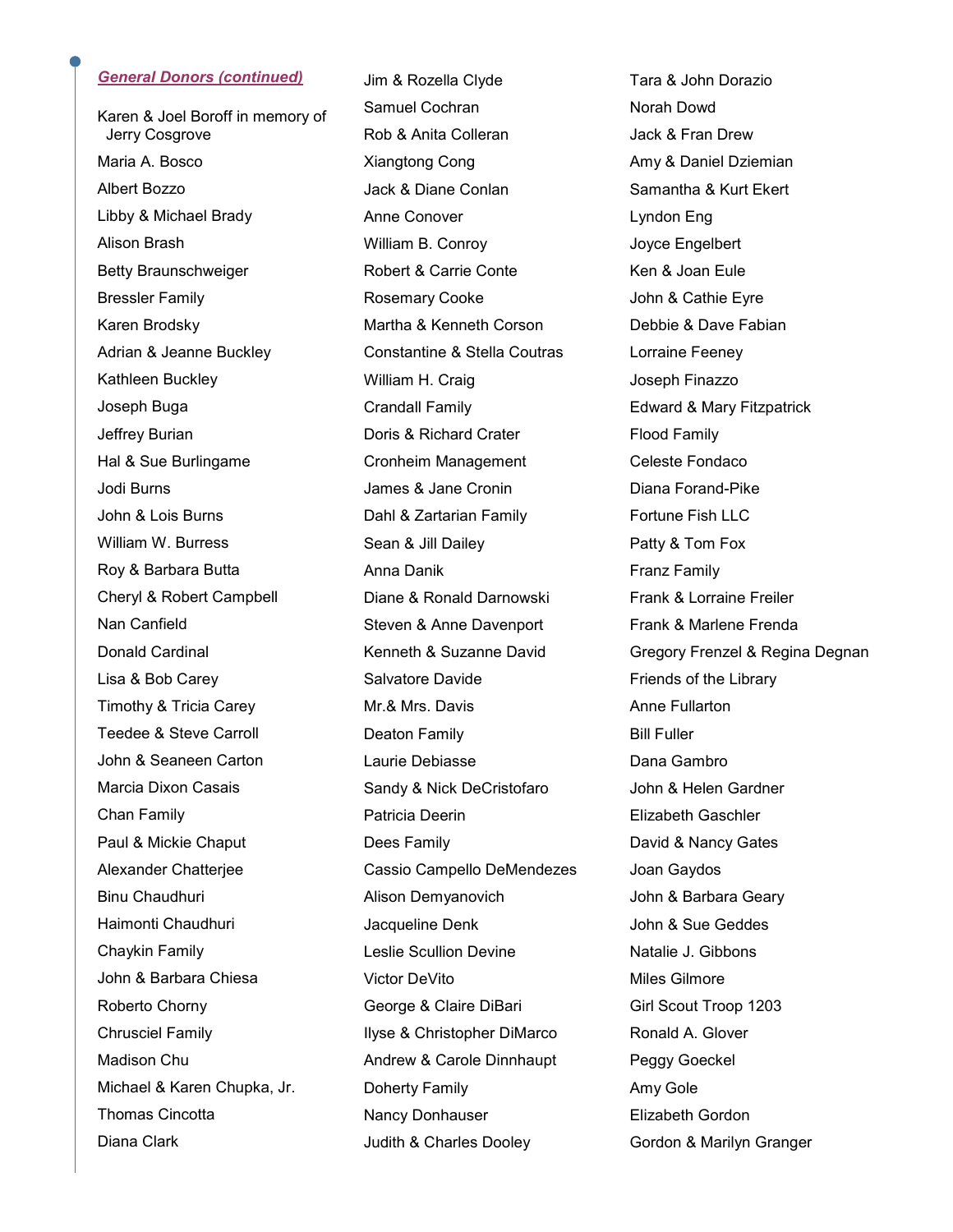Renee Jacobs Grauer Pam & Ken Greene Suzy Gumm Margaret Guthrie Paul & Cathy Hackett Kathryn Haenschen Doug & Barbara Haislip Thomas Hannis Kristin Hannon Mark Harrington Bruce Harris & Marc Boisclair Tatiana Harvey Chris Harwell Margaret Hauser Pamela & Robert Healy Linda Hedden Donald & Sandra Heighway Nancy Heller Michael & Ilona Hershey Edward & Helen Hintz Susan Hoag Lorraine Hoak Belinda Hock Karen Hoerrner Virginia & John Hofler Ananya & Michael Holland Nancy M. Holland Andy Hollander & Dorothy Frank Brian & Susan Holmes Honor Family Carl & Cynthia Hovi Annette Hutzler Maria Impallomeni Jessica Inglis Brad Iorizzo Vera Iorizzo Jeffrey Jacobs Kathryn Jafarzadeh Bonnie Jaffe John Taylor Babbitt Foundation

George & Kristin Jones John & Kay Kaiser Pat & Jerry Kaplan Reed & Michelle Kean Elizabeth Keat Jeff & Susan Keating Helen Kecskemety James & Donna Keenan Stacy Keenan & James Brogan Kevin & Pat Kelley Maureen & Michael Kelly Michael & Teri Kennedy Paul Kenny & Kathryn Surmay Hannah R. Kerwin Robert Kimball Linda & Stephen Kimler Sharon & Robert Kiss Paul Kissin Michael Komichak & Daria Pishko Phyllis Kopit Karen Koronkiewicz Marty & Jean Kramer Elin Krhoun & Robert Hackenberg Tom & Paige Labadie Catherine Landolfi Lane Family Katherine & Duane Lapus Gerald Lashinsky Elizabeth A. Lee Kathryn Leonard Nona LeRoux Stacey Levin Mimi Levy & Manish Mehta Barbara & Jeffrey Lewis Suzy & Don Lewis Lisa Lin & Brian Margulies Li Liu John & Katherine Loatman Nicole Lois Karen Long

Jeanne Losco Lowe Family John Lu Songqian Lu Dr. William Boyce Lum Natalie Macri Abigail & Vince Maddi Madura Family Dr. Jory Magidson & Caren Frankel Doug & Lauren Magill Lynn & Scott Magrane Rob & Kate Magrane Maguire Family Juanita & John Major Paul & Lucy Malatesta Mary Anne & James Maloney Betsy & Jason Maltby Brian & Caitlin Manley Captain Paul Marion Jeff & Peggy Mark Marlee & Carl Frahn Fund for the Library of the Chathams of the Community Foundation of NJ Bill & Jan Marshall Edward J. Martin Jim & Sally Martin Seth Martinez Nada Martini Elizabeth Mason Jennifer Mathews Stefanie Mathews Rich & Danise Matlaga Jean Mattle Sherry McBride & Michael Richichi Kenneth & Noreen McCaffrey Barbara McCormack Kathy & John McDermott Marta McDowell & Kirke Bent Sylvia McGeary Kathleen M. McGeough Elizabeth McGookin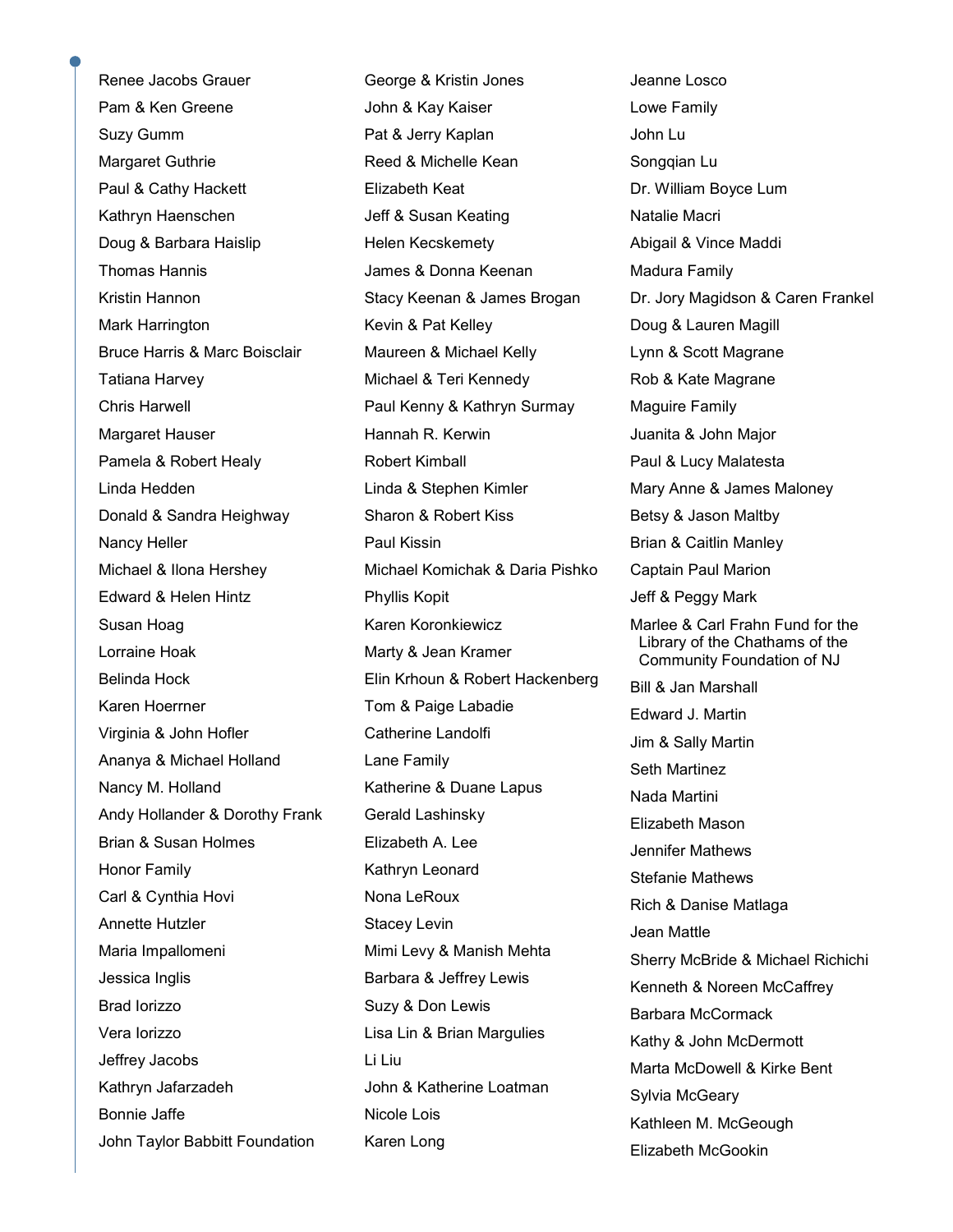Terri McGovern Tom McLaughlin Francis & Irene McManus Charles & Sarah McMorrow Donal McNally Jerry Medina Peggy & George Melvin Catherine Menendez Cynthia & John Merwin Tom & Margaret Micchelli Ruth & Victoria Miller in memory of Tova Barrows Miller Family Diane Sirna-Miller Mister Fix It - Joe Percoco Frank & Birgit Mitsch Mary Ann Moore Robert & Patricia Moorehead Christina Mott John Mucciolo Tom & Mary Ellen Mulligan Patricia Murnane Cindy Murphy Dr. Joseph J. Murphy, J Marilyn Murray John & Marilyn Myers Kevin & Kimberly Myler Illysia Neumann-Loreck Sally Nolin Susan O'Donnell Ramin Oftadeh O'Gorman Family Hilary Oliphant Maria Oliveira in memory of Renee Sadai Nadia Olsen Frances Orabona & Billy Duggan O'Shaughnessy Family Patrick & Marla Osinski Stella Pagano Carolyn Palma

Panagakos Family Lorraine Parodi Ronald H. Partizian Sam & Heather Partridge Kristina Pasko Daniel & Laura Patrick Paul Payton & Bette Schultz Jason Pesile & Bei Wang Gretchen Peters LaChance Alexander Pfister Francis & Helen Pickel Ted & Allison Pishko Debra & Fred Pocci Dee Prost Thomas & Leslie Quinn Thomas & Virginia Quinn Rajappa Family Ranji Family Mary Kay & George Reber Maureen Reis Kathy Rex Michael & Antoinette Ricciardi Betsy & Ed Roland James & Linda Rommer Sandra Roos Joni Rose Susan Ross Routh Family Steven & Karen Rowland Mary & Florry Ryan Richard Sadai in memory of Renee Sadai Sen Saikat Luciana C. Santoriello Sarno Family Jon & Megan Schaaf Alice Schedlbauer Carolyn & Kenneth Schmidt John Schott Edward & Phyllis Schroeder

Mary Sfiris Dr. & Mrs. Penn Shelley Mei Sheng Jane Shutte Sikora Family Simonfay Landscape Services Bill & Megan Sitar Christine Slattery Margery K. Slonaker Beverly Smith Christina Smith Jena Solak Wagiha Solomon Jeannine Sorrentino Ken & Marjorie Spencer Jason Spindel Ann Stachenfeld Sarah Stanley & Don Davidson John & Linda Stasiukevicius Roubiny Stavropoulos & James Kanellakos Joyce & Drew Stevens Kent & Phyllis Stevens Mark Steward Dot & Frank Stillinger David Strelecky & Deborah Cheung Carole & Jim Stubeck Michael & Maria Sullivan Peter & Suzanne Sullivan Francis & Leslie Sweeney The Sweetie Pig Foundation Mary Jane & Ed Switek Susan & Bill Tackaberry Audrey Tchack Ross & Jane Thistlethwaite Kenneth & Theresa Thomas Thompson Family John & Sharon Thomson Joan Thuebel in memory of Helen Thuebel Pat & Roni Tobia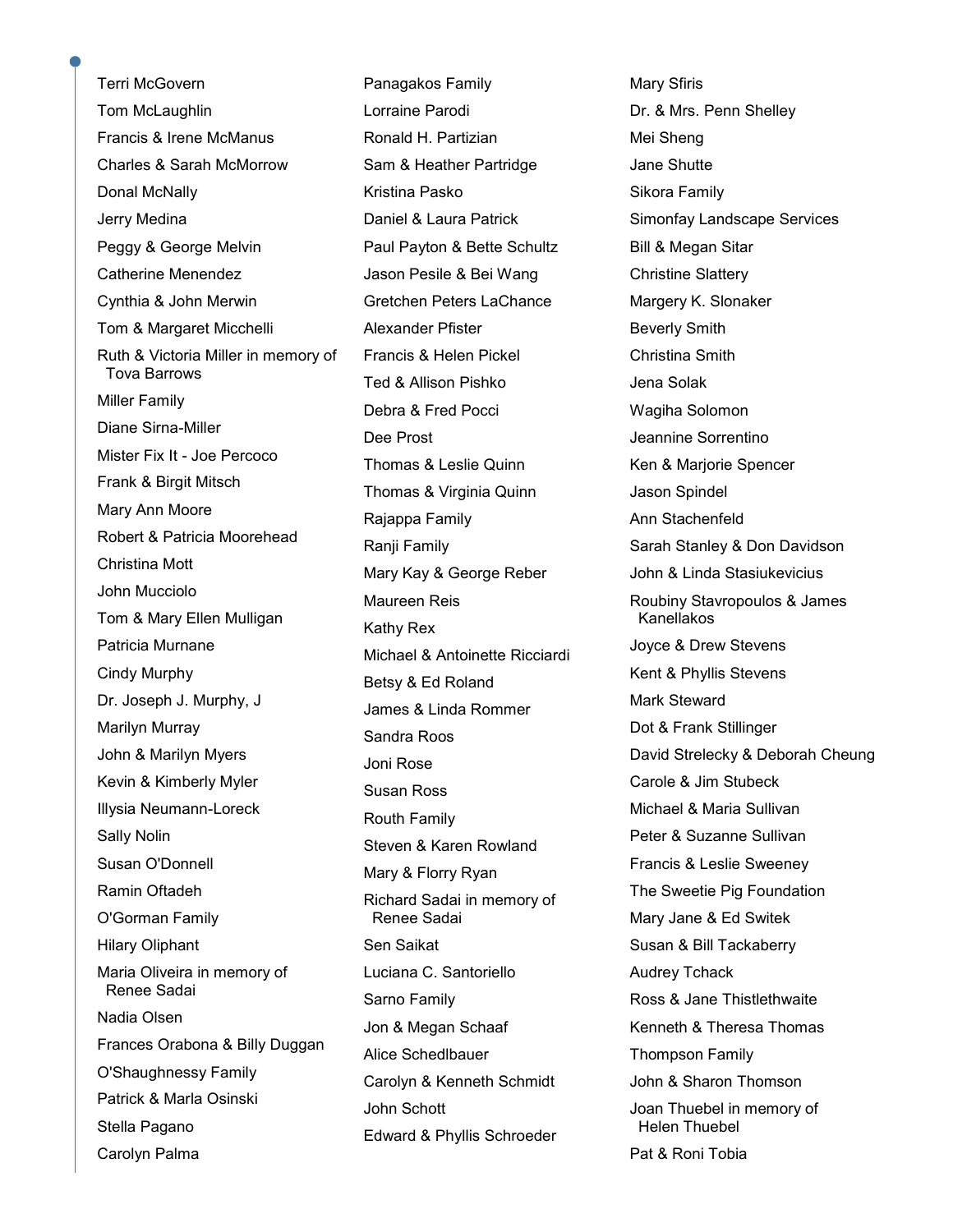Barbara & William Tomalonis Anthony Tothe & Elizabeth Mason Town & Country Garden Club Sally Tracy Anthony & Andrea Trivelli Sherrylyn Trotta Tully Family Jed Tuminaro Margaret M. Tuohy & Dr. Derek G. Shendell Alison & Michael Van Raaphorst Oracio Vaz Anthony & Paula W. Venditti Yvonne & Christopher Ventresca Brooke Visentini Jeff & Mary Vohden Vincent & Odile Volpicelli Carol Walczyk Diane & Frank Waldmann Jerry & Sally Walker Walsh Family Jiayin Wang Michelle Wang Marie C. Watt in memory of Bill Watt Jill & Robert Weber Weinstein Family Diane Werner Carole Bellidora Westfall Luci Weston Joanne & Larry White Cheryl Whitney & Robert Steiner John Powell Williams Richard & Susan Williams Carol & Larry Williamson Willmann Family Barbara Wilson Dean & Kirstie Wilson Thomas & Gloria Wilson Walter Wong Kathy & Carl Woodward Julie Yarborough & Jeff Markay Jane Yu Brigid & Steve Zajac Mr. & Mrs. Wesley Zeliff Bart & Carol Zoni Joseph Zorn Anne & Leandro Zucchi

([Go back to Page 1\)](#page-0-0)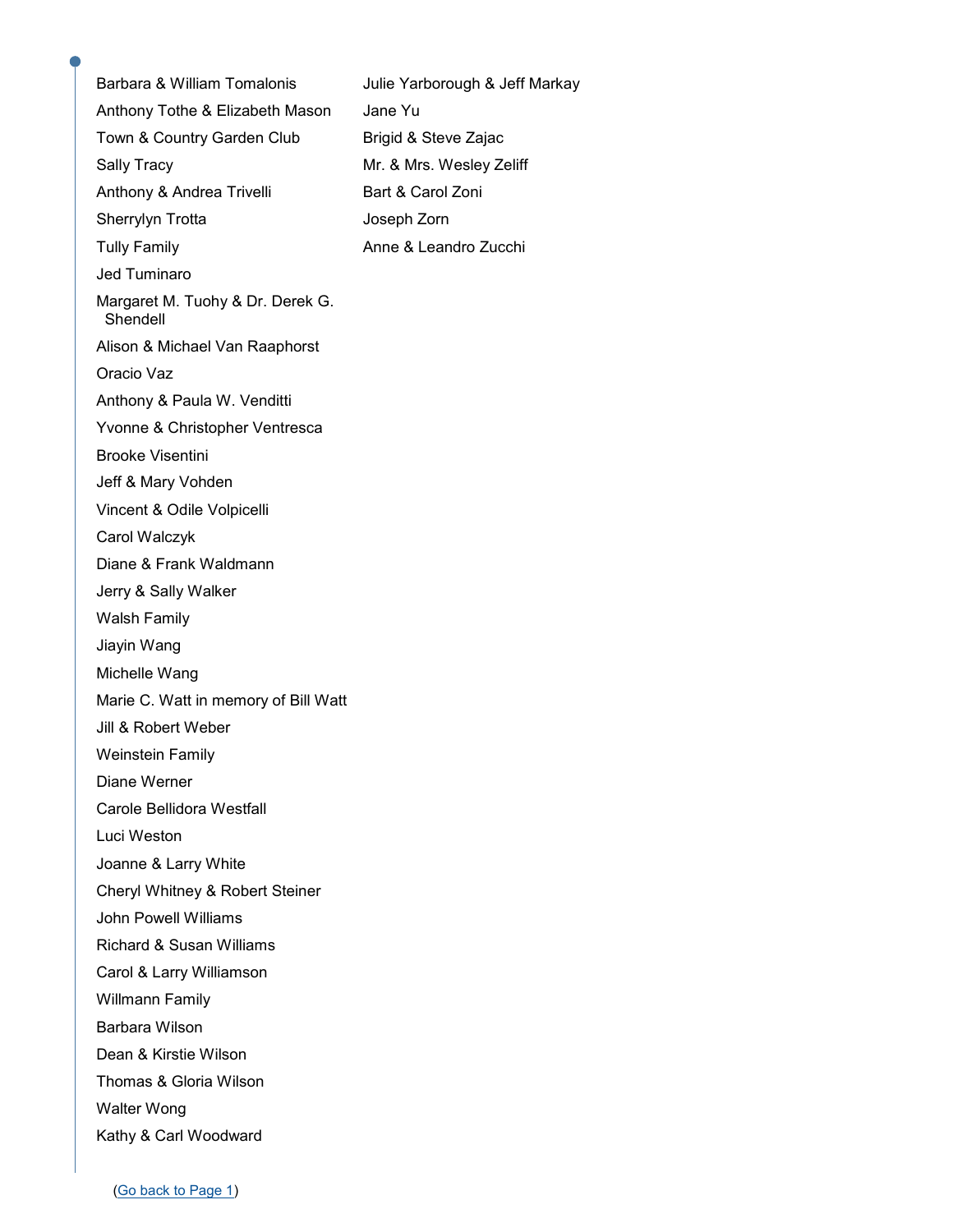#### <span id="page-5-0"></span>*Bridging Club Members (continued)*

Norah M. Dowd in memory of John P. Dowd

Mr. & Mrs. Ronald Epstein

Friends of the Library of the Chathams

- Mr. & Mrs. Thomas P. Giblin, Jr.
- Tom and Alicia Grimes

D. Suzy Gumm

Laura & David Hardin

Kristin & Paul Herendeen

Edward & Helen Hintz

Historical Society of the Township of Chatham

Mrs. Susan Hoag in memory of Ervin M. Hoag

Andrew Hollander & Dorothy Frank

Investors Foundation

Leslie R. Ioffredo

Kings Super Markets, Inc.

Dr. & Mrs. William Boyce Lum in honor of Richard Lum

Lynn and Scott Magrane

Margulies Family

Jean & Mike McFadden

Barb & Monty Montague

Alicia & Quentin Murray

Daniel & Marie Nealis

Peggy & Glen Nelson

Margaret Nicolais

Nancy Nubel in honor of Doris K. Nubel

Diane O'Brien

Jack L. Pfeilsticker & Heidi A. Hansen

Richard & Barbara Plambeck

Laura & Gautam Ranji

Routh Family

Alice W. Schedlbauer in memory of Charles Schedlbauer

Barbara Scott

Eleanor Smith

Stillinger Family

Joan M. Thuebel in memory of Helen R. Thuebel Frank Tricarico in memory of Derek Randall Mason Versh Family Vincent & Odile Volpicelli Wendy Walker & Heather Turnbull Bill & Marion Williams Woman's Club of Chatham Walter Wong

Susan & Bill Tackaberry

#### *Bridging Supporters*

Carol J. Allan Elizabeth Alterman Steve & April Anderson Oliver & Jeanmarie Armas Arminio's Italian Corner Ashland LLC Tracey Aurich Mari & Steve Austin Brian & Susan Barrett Khoren & Phyllis Basmadjian Dallas & Robin Batten Andrea Bent Kirke Bent & Marta McDowell Charles & Jennifer Bischoff Roberta & John Bitar Keith & Leslie Blanchard Michelle Bobev Emilie Boggis in honor of Laura Weinbrom Sherry Bonaria Linda Brady William E. Braunlich in memory of Emery Westfall Erik & Barbara Bresnahan Timmo Bressler Karen Brodsky in memory of Emery Westfall

Carol Browne in memory of Thomas W. Browne

Mr. & Mrs. Thomas E. Browne Dora P. Burke Jodi Burns Barbara & Roy Butta Café Villa John Cafiero & Kimberly Clary Campanile Family Robert & Cheryl Campbell Nan R. Canfield Bradley & Dana Carroll Stephen & Teedee Carroll Genevieve Castelino & Kiran **Merchant** Carmela S. Cecere in honor of her parents Charley's Aunt Restaurant Charlie Brown's Fresh Grill Chatham River Grille Chatham Sandwich Shop Chianti Brick Oven Trattoria William Chrusciel & Clara Cortes Edward & Madison Chu Michael & Susan Chupka, Jr. Diana Doyle Clark Jessie R. Cochran Mary Catherine Coleman Robert & Anita Colleran Daniel W. Conlan Michael & Jillian Conlon Suzanne Connolly Rosemary Cooke Foy R. Cooley Kenneth & Martha Corson Robert & Elizabeth Corvino Dr. & Mrs. Constantine Coutras William H. Craig James & Jane Cronin Patricia D'Ambrosio in memory of Christopher D'Ambrosio, Chatham Borough Fire Dept.

Bob & Nancy Daugherty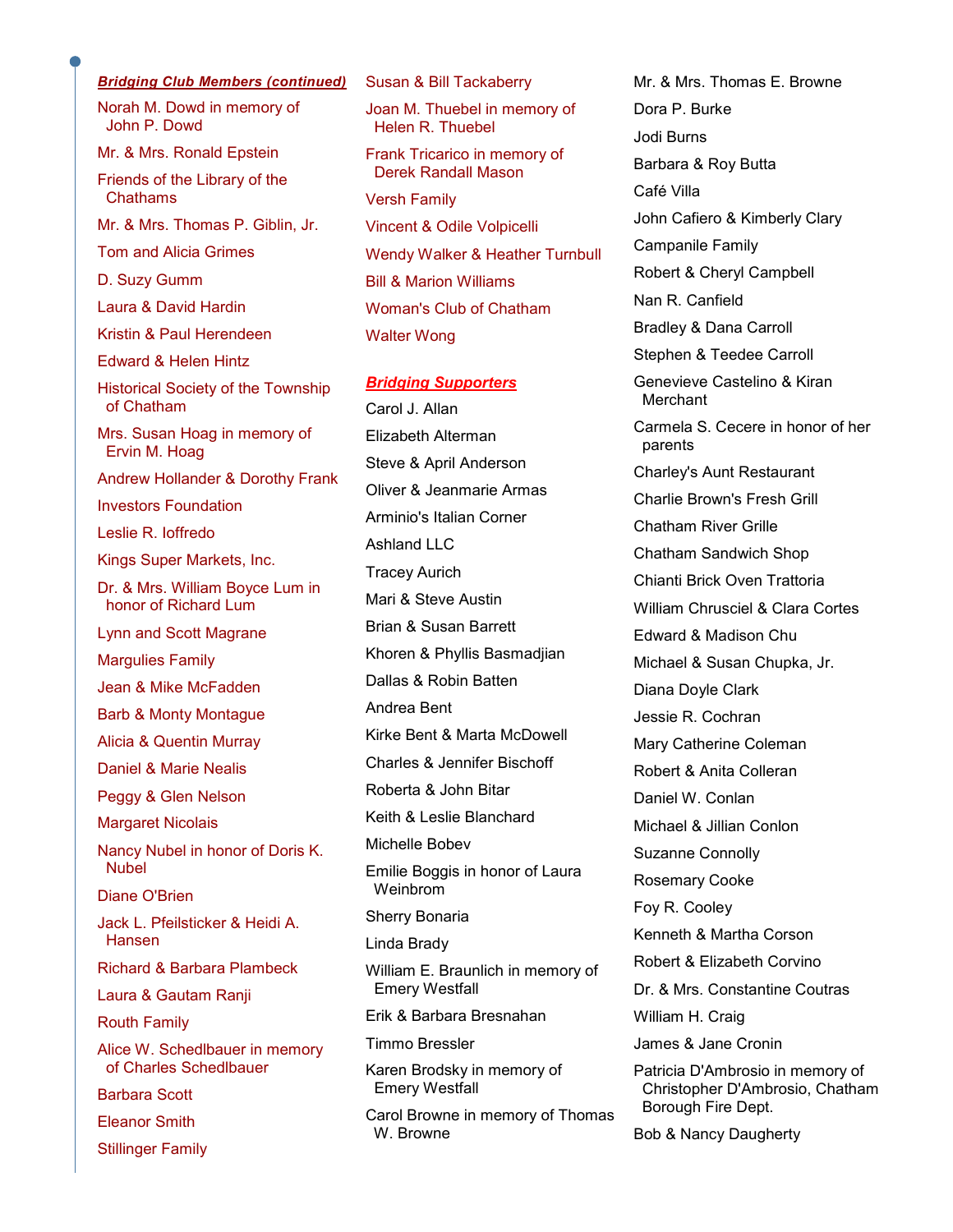Pamela Davidson Dawn De Cook Ferguson in memory of J. Bruce Ferguson Megan Deaton John & Patricia DeMallie Paul & Alison J. Demyanovich Graeme & Carol Dewar Christopher Dimarco Carole Dinnhaupt Joanne Diskint in honor of Jeremy Diskint Daniel & Jeanne Doherty Charles & Judith Dooley Drip Coffee of Chatham Dunkin' Donuts on Main Street Dunkin' Donuts on Shunpike Road Daniel & Amy Dziemian Elegant Taste Scott & Janice Estes John & Catherine Eyre Caroline & Michael Ferenchiak Susan Fernandes Patricia Cooper Finkle Mr. & Mrs. Peter Finkle Fito's Latin Restaurant Patricia G. Fitzpatrick Shirley J. Fitzpatrick Mr. & Mrs. William S. Ford Jr. Dr. & Mrs. Robert A. Foster Samuel & Roberta Francis Jennifer Freeman Lorraine & Frank Freiler Frank & Marlene Frenda Robert & Ann Frommer Aaron Galileo & Melissa Hartzell Bob Garbowitz & Lynn Polan David & Nancy Gates Joan & Dan Gaydos John & Sue Geddes Natalie J. Gibbons

Gary & Carolyn Gildersleeve Holly Gilligan Mr. & Mrs. Joseph L. Giordano Giordano Family Gregorio's Mediterranean Restaurant Frederick & Theresa Greis Jack & Pamela Griffin Eileen T. Grimm Denise Guh Chuck & Diana Gullage Ariela Halfin Frank & Kristin Hannon in honor of Frankie Hannon Paul & Anna Harmaty Kathleen G. Havens Christopher & Amber Heinze Val & Art Heyl Hickory Tree Pizza & Wings Edward & Helen Hintz Phyllis Hoiles Michael & Ananya Holland Joan W. Horak Nelson & Kathleen Hurt Valerie Carter Hyde Carolyn Hyland Jeffrey Jacobs & Irina Boyeva- Jacobs Peter & Jennifer Joel Carolie & Carlton Johnson in memory of Emery Westfall Sarah Johnson Jane Johnston in memory of Emery Westfall Noelle Joralemon in memory of Alan Joralemon Bill & Mary Joyce Matthew & Bernadette Jusinski Terry Kandalaft Jean L. Kang Jennifer Kaplan Stephen Kay & Carol Hudson

Reed & Michelle Kean

Jeffrey & Susan Keating

Julia Keen & Roger Eveleth

Joan E. Kelly in honor of Jennifer Caprio

Kim Kelly in honor of Keller Williams Midtown Direct Realty

Paul & Katherine Kenny

Joseph & Janice Keyser

Jenny Kim

Constantine Kitsopoulos & Lynne Cohen in honor of the marriage of Antonia Kitsopoulos & Dan Graziano

Jack & Sharon Knightly

Nina & Philip Kramer

Elin R. Krhoun & Robert L. Hackenberg

Ellen Krueger in memory of Sidney Krueger

Russ & Dawn Kurlak

Tom & Candy Kurlak

Lampf Family

Katherine & Duane Lapus

Kristin Lazure

Thomas & Judy Leane

Scott & Mineli Lechner

Elizabeth A. Lee

James Chi Ho Lee & Cindy Cho Lee

Niteung & Jadine Lee

Joseph & Holly Lentini

Sophia Li

Rev. Kathleen N. Locke

Sabino & Jeanne Losco

Joseph & Judith Loudermilk

Songqian Lu

Michael & Jan Madura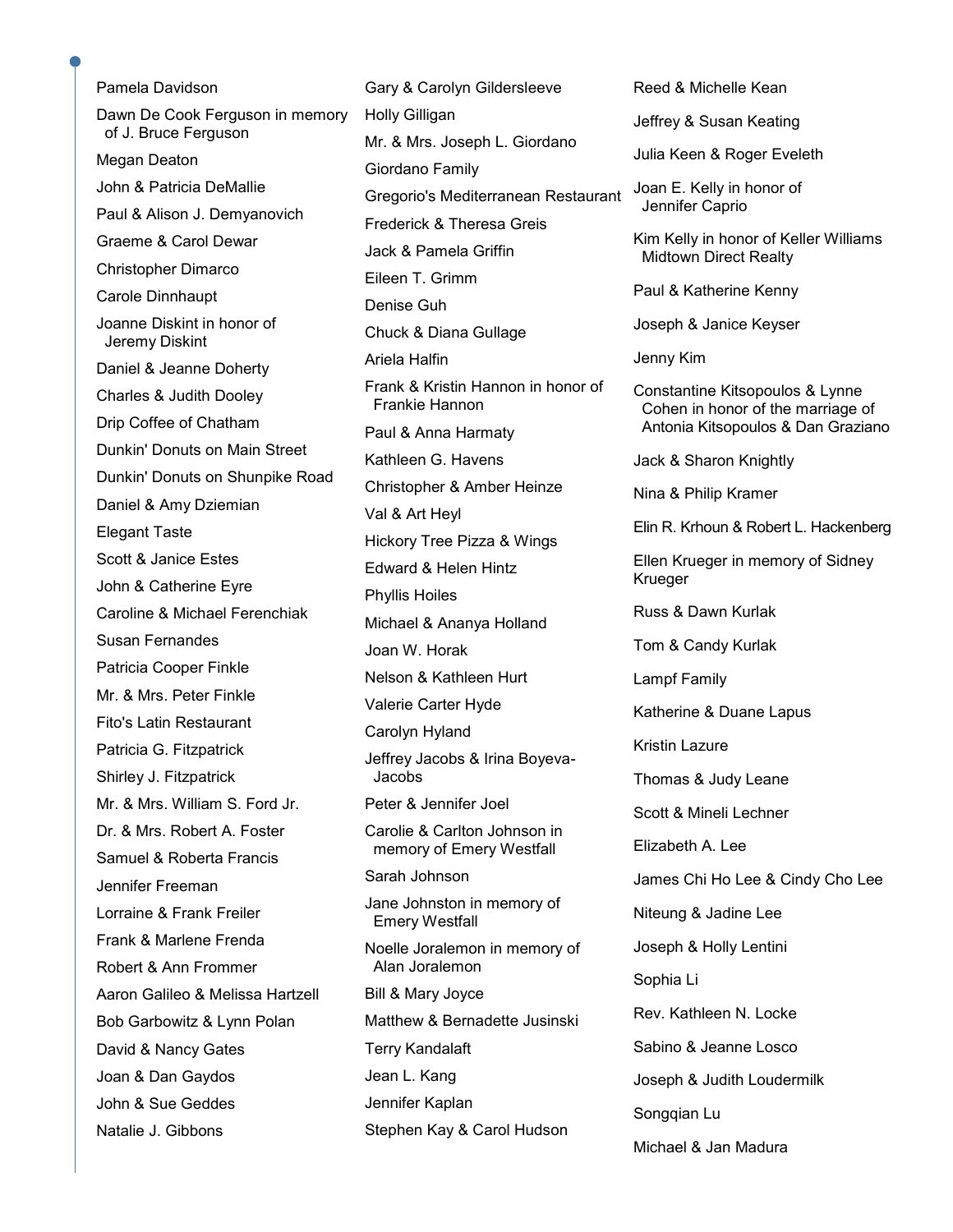|  | Paul & Lucy Malatesta                                                                         | Ted & Cindy Murphy                                                | Carmen Pitts in memory of Emery<br>Westfall           |
|--|-----------------------------------------------------------------------------------------------|-------------------------------------------------------------------|-------------------------------------------------------|
|  | Dr. Richard Marfuggi & Andrew Ruffo<br>in memory of Emery Westfall<br><b>Margulies Family</b> | Barbara Murray                                                    | Frank & Lucille Plantemoli                            |
|  |                                                                                               | Marilyn Murray                                                    | Philip & Sandra Plofsky                               |
|  | David Marik                                                                                   | Patricia Nance                                                    | Lynn Polan & Robert Garbowitz                         |
|  | Dan & Catherine Marino                                                                        | Dolores Navarino                                                  | William & Carmen Polise                               |
|  |                                                                                               | Rosemary M. Nicollian                                             |                                                       |
|  | Captain Paul Marion                                                                           | Margaret Nolan in memory of<br>James J. Nolan                     | Harry L. Powers                                       |
|  | Irene Maroney                                                                                 |                                                                   | Daniel & Karen Proscia                                |
|  | James & Joyce Martinsen in<br>memory of Alice B. Lundt                                        | <b>Anne Noser</b><br>Rebecca Oatts in memory of Emery<br>Westfall | Thomas & Virginia Quinn                               |
|  | Nancy Match & David Gates                                                                     |                                                                   | Mary Kay & George Reber                               |
|  | Lisa Matthias in memory of Emery                                                              | Diane O'Brien in memory of Emery<br>Westfall                      | <b>Restaurant Serenade</b>                            |
|  | Westfall                                                                                      |                                                                   | <b>Leonard Resto</b>                                  |
|  | Jean Mattle                                                                                   | Patricia O'Brien                                                  | Susie & Ian Robertson                                 |
|  | Edward & Wanda Mazelis                                                                        | Peter & Susan O'Connor                                            | John & Sue Rogers                                     |
|  | Sherryl McBride & Michael Richichi                                                            | John & Cynthia O'Gorman                                           | Dr. James & Mrs. Linda Rommer                         |
|  | Ken & Noreen McCaffrey                                                                        | Thomas John O'Keefe                                               | <b>Andrew Roos</b>                                    |
|  | Sandra McConnell in memory of<br><b>Emery Westfall</b>                                        | Stephen & Ellen O'Loughlin                                        | Mr. & Mrs. Steven R. Rowland                          |
|  | Judy F. McLaren in memory of<br><b>Emery Westfall</b>                                         | Bob & Valerie Olpp in memory of<br><b>Emery Westfall</b>          | James & Ann Rutherford in memory<br>of Emery Westfall |
|  | Ellen B. McMahon                                                                              | Patrick & Marla Osinski                                           | Richard & Renee Sadai                                 |
|  |                                                                                               | Gertrude V. Osmulski                                              | T. H. & Susan Sam                                     |
|  | <b>Charles &amp; Sara McMorrow</b>                                                            | Nicholas Panagakos                                                | Edward & Luciana Santoriello                          |
|  | Michael & Maureen McNamara                                                                    | Fabio & Josephine Pastena in                                      | Michael Sarno & Christine Liotta                      |
|  | Shawn McSweeney                                                                               | memory of Alfredo Lengua                                          | Dr. & Mrs. Norman Schaefer                            |
|  | Jerry & Barbara Medina                                                                        | Daniel & Laura Patrick                                            | Anne C. Schaumburg                                    |
|  | Patricia Mess                                                                                 | Paul Payton & Bette Schultz                                       | Barbara J. Schmidt-Kemp                               |
|  | Kathryn & Michaelangelo Miaolo in<br>memory of Andrew Rodford                                 | Robert Pendergrast & Karen Dye                                    | Dr. & Mrs. Penn Shelley                               |
|  | Thomas Miller & Diane Sirna Miller                                                            | Kathryn C. Pentony in honor of Jack<br>Pentony                    | Randi & David Silverstein                             |
|  | Mitsuba Japanese Cuisine                                                                      | Perez Family                                                      | Kristine & Keith Slattery                             |
|  | Barb & Monty Montague in memory<br>of Emery Westfall                                          | Jack Pfeilsticker & Heidi Hansen                                  | Margery K. Slonaker                                   |
|  |                                                                                               | Ida Picker                                                        | Nancy Smith                                           |
|  | Edward & Marietjie Mostert                                                                    | Jose Pinheiro                                                     | Charles R. Smith III                                  |
|  | <b>Bill &amp; Sharon Mueller</b>                                                              | Theodore & Allison Pishko                                         | Hilda Sorensen in memory of                           |
|  | Joan K. Mulholland                                                                            |                                                                   | Dorothy Hopkins, CHS Class of 1949                    |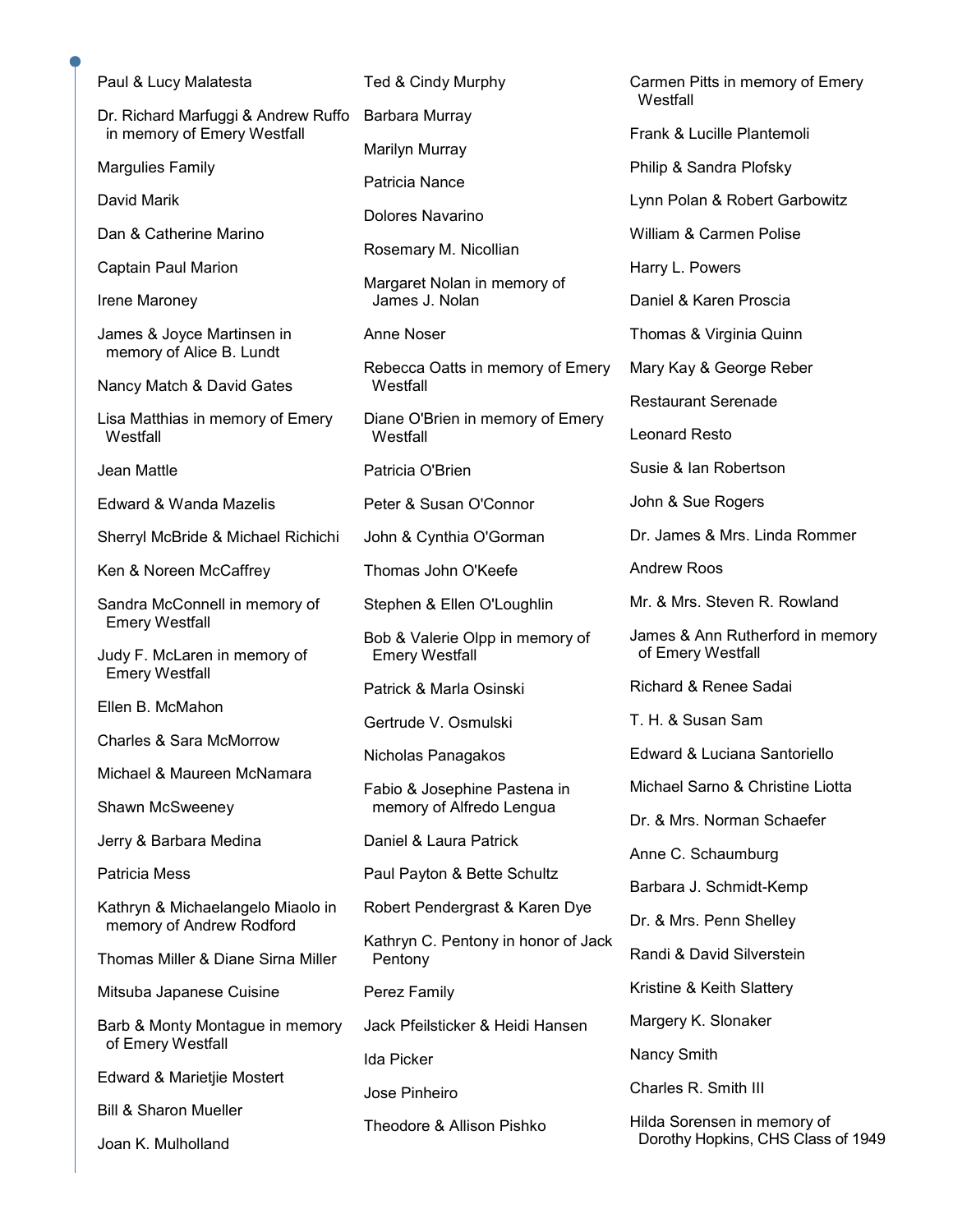| Erika Spano                                                                                                                                 | Joshua J. Ward                                                       |  |
|---------------------------------------------------------------------------------------------------------------------------------------------|----------------------------------------------------------------------|--|
| Stachenfeld Family                                                                                                                          | Marie C. Watt in memory of William<br>Watt<br>Gregory & Lisa Webster |  |
| Amanda & Timothy Starkey                                                                                                                    |                                                                      |  |
| Phyllis & Kent Stevens                                                                                                                      |                                                                      |  |
| Mr. & Mrs. Michael C. Sullivan                                                                                                              | Paul B. Wehn                                                         |  |
| Peter & Suzanne Sullivan<br>Leslie Sweeney<br>Daniel & Alicia Swift<br>Edward & Mary Jane Switek<br>T.M. Ward Coffee<br>Maria V. Tarhanidis | Joan D. White                                                        |  |
|                                                                                                                                             | Mary Claire White                                                    |  |
|                                                                                                                                             | Charles & Barbara Whitmore                                           |  |
|                                                                                                                                             | Charles L. Wilkinson                                                 |  |
|                                                                                                                                             | Cathleen Williams                                                    |  |
|                                                                                                                                             | John Powell Williams, II, in memory<br>of Betty B. Williams          |  |
| Lee Ann Taylor                                                                                                                              | <b>Richard &amp; Susan Williams</b>                                  |  |
| <b>Audrey Tchack</b>                                                                                                                        | Mark & Kate Willmann                                                 |  |
| Jane Thistlethwaite                                                                                                                         | Dean & Kirstie Wilson                                                |  |
| Kenneth & Theresa Thomas                                                                                                                    | Thomas & Joyce Wilson                                                |  |
| Anne Thompson Family                                                                                                                        | Deborah Wolfenberger                                                 |  |
| Patrick & Veronica Tobia                                                                                                                    | Teresa Wright in memory of Emery                                     |  |
| Sherrylyn Trotta in memory of<br>Gordon R. Keenan                                                                                           | Westfall<br>Won Jae Yang                                             |  |
| Vincent & Priscilla Ursino                                                                                                                  | Michael Yarcheski                                                    |  |
| Van Fossan Family                                                                                                                           | Yo Lotta Luv                                                         |  |
| Michael & Alison Van Raaphorst in Judith Zapata<br>memory of Geraldine Czetli                                                               |                                                                      |  |
| Christopher & Yvonne Ventresca                                                                                                              | Wes & Tierza Zeliff                                                  |  |
|                                                                                                                                             | Meng Zhu                                                             |  |
| Mary Villar<br>Frank & Cindy Viola & Family<br>Virginia Transplant Center in<br>memory of Emery Westfall                                    | <b>Ziegler Family</b>                                                |  |
|                                                                                                                                             | Laura Zmijeski                                                       |  |
|                                                                                                                                             | Bart & Carol Zoni                                                    |  |
| Dr. & Mrs. Frank T. Votto                                                                                                                   | Joseph Zorn                                                          |  |
| Karen Vowells                                                                                                                               | Zucchi Family                                                        |  |
| Matthew & Amy Wagner                                                                                                                        |                                                                      |  |
| Michael & Grace Walsh in memory<br>of James Kerr                                                                                            |                                                                      |  |
| John & Jeanette Walton                                                                                                                      |                                                                      |  |